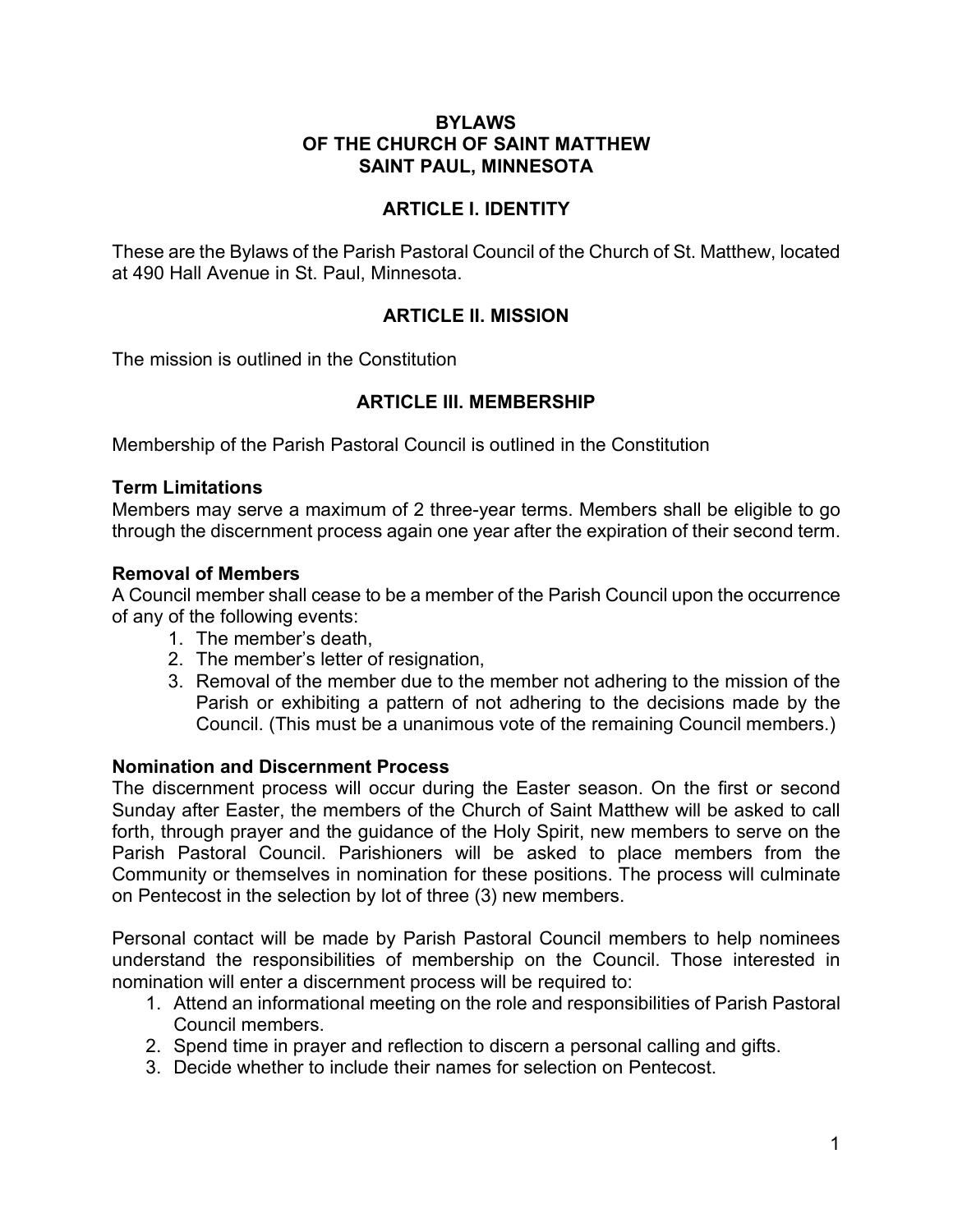Each year the time and place and selection of Council members to facilitate the informational meetings will be decided by the Council no later than their meeting prior to Easter. The Council members who facilitate the information meetings must verify the nominees are qualified to serve per the Constitution.

Names of those wishing to be considered for selection will be presented to the Parish two weeks before Pentecost Sunday.

On Pentecost Sunday, the selection of the three new members and the filling of vacant terms will occur by drawing names. The first three names drawn will be the names of the individuals who will serve a full three-year term. Additional names will be drawn to fill any vacant terms. The length of the vacant terms will be identified. The first name drawn to fill a vacant term will fill the longest vacant term. Names will be drawn until the vacant terms, if any, are filled.

# **ARTICLE IV: FACILITATOR, RECORDER AND LAY TRUSTEES**

The Facilitator, besides leading the meeting as stated in the Constitution, will:

- 1. Determine and disseminate meeting agenda. The Facilitator is responsible for submitting the meeting agenda at least two weeks prior to meeting to the Bulletin Editor(s) for input into bulletin and to parish personnel to post to website and post hard copy on Church bulletin board.
- 2. Be the spokesperson for the Council between meetings and is responsible for responding to questions from Parishioners between meeting.

The Council will determine the Facilitator for each meeting when it sets its annual meeting schedule. The name of the Facilitator will be published in the Bulletin along with the meeting agenda. The facilitator's role starts with at the end of the last Council meeting at which the previous facilitator presided.

The Recorder, who will write and disseminate the meeting minutes as specified in the Constitution, will:

- 1. Forward minutes to all Council members for review within one week of meeting.
- 2. By one week later correct minutes as requested and submit to parish personnel to post to website and post hard copy on Church bulletin board.

Lay Trustees will serve as outlined in Parish Trustee Job Description attached.

## **ARTICLE V: MEETINGS**

## **Meetings and Locations**

The Parish Council shall set its meeting schedule for the year no later than its September meeting. Regular meeting of the Council will be held in a location accessible to all. The location of the meetings shall be included in the bulletin and posted on the Parish website: www. st-matts.org.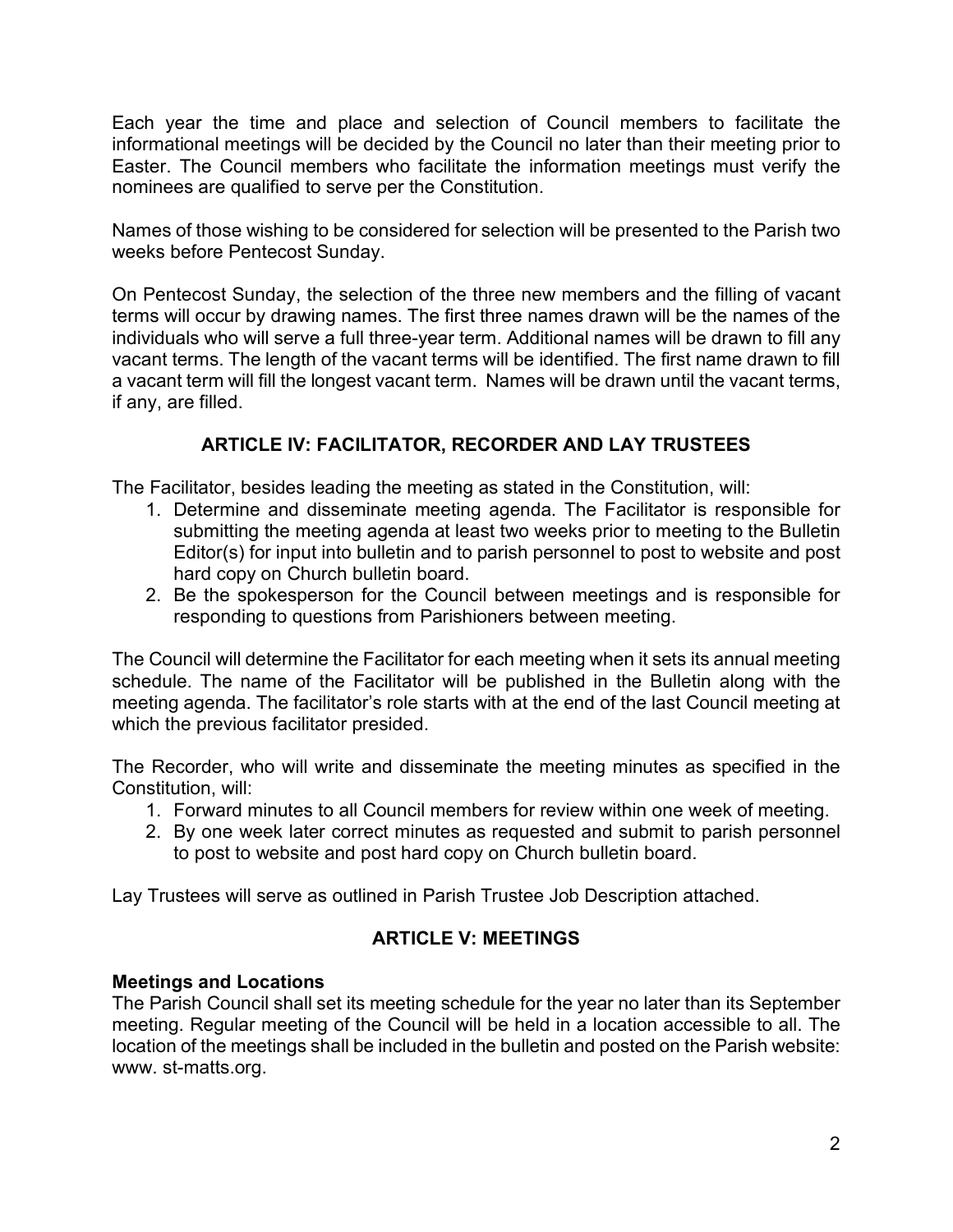Meetings of the Council will be open to parish members. There will be time (Public Comments) allocated at the beginning of each Council meeting to address the Council. Parishioners are welcome to observe Parish Council meetings. Observers do not participate in the discussion of Council business. If an observer interrupts Council meetings to supply unsolicited opinions, they will be reminded of their role as an observer and informed that the interruption is inappropriate. If an observer continues to interrupt the Council meeting, he/she may be asked to leave the meeting.

There will be a Public Comment period at the beginning of each Council meeting. This is the time for the Council to listen to parishioners and for parishioners to register concerns, needs or request information. Comments will be limited to three minutes per person. If there are several people in attendance who wish to address the same issue or concern, the Facilitator will assign a certain amount of time to the whole group and inform the group of their time limit prior to the Council meeting. Council members may ask clarifying questions, but as a rule will not enter into dialogue or discussion with the parishioner(s) during this time period. The Council will not act on issues brought forward during Public Comment. The Council may direct the parishioner(s) to a committee or task force, have staff follow up on a concern/issue, or request a designated Council member to follow up with the parishioner(s).

The Parish Council may meet in closed session for the purpose of have a retreat, to work on governance issues or to discuss items or issues that are of a sensitive nature and that the Facilitator and/or Council determines are best to be discussed privately. During closed sessions the only people present are the Council members and staff or individuals with knowledge or information that will help with the discussion. Although the discussion is confidential, any action taken during closed sessions will be included in the Council minutes. The published Agenda will indicate the Council will move into closed session but will not identify the issue(s) that will be discussed during the closed session.

Information about the proposals adopted, including major considerations identified in the discussion, will be published as the official minutes of the Council meeting. Copies of the minutes can be requested through the parish e-mail system: parishcouncil@st-matts.org or by written request. The Council will publish the minutes on the Parish website (www.stmatts.org) and post a copy on a church bulletin board. Minutes are considered draft minutes until approved via consensus at the next Parish Council meeting.

### **Agenda Preparation**

Standard agenda items are: Public Comments, Facilitator's report which includes communication from parishioners, the disposition of agenda items proposed by parishioners and others, reports from committees and task forces, next meeting date, and the preliminary agenda for next meeting. The final agenda item is an evaluation of the Council meeting.

The Facilitator for the Council meeting shall formulate the agenda and distribute it to Council members with any necessary background materials two weeks prior to the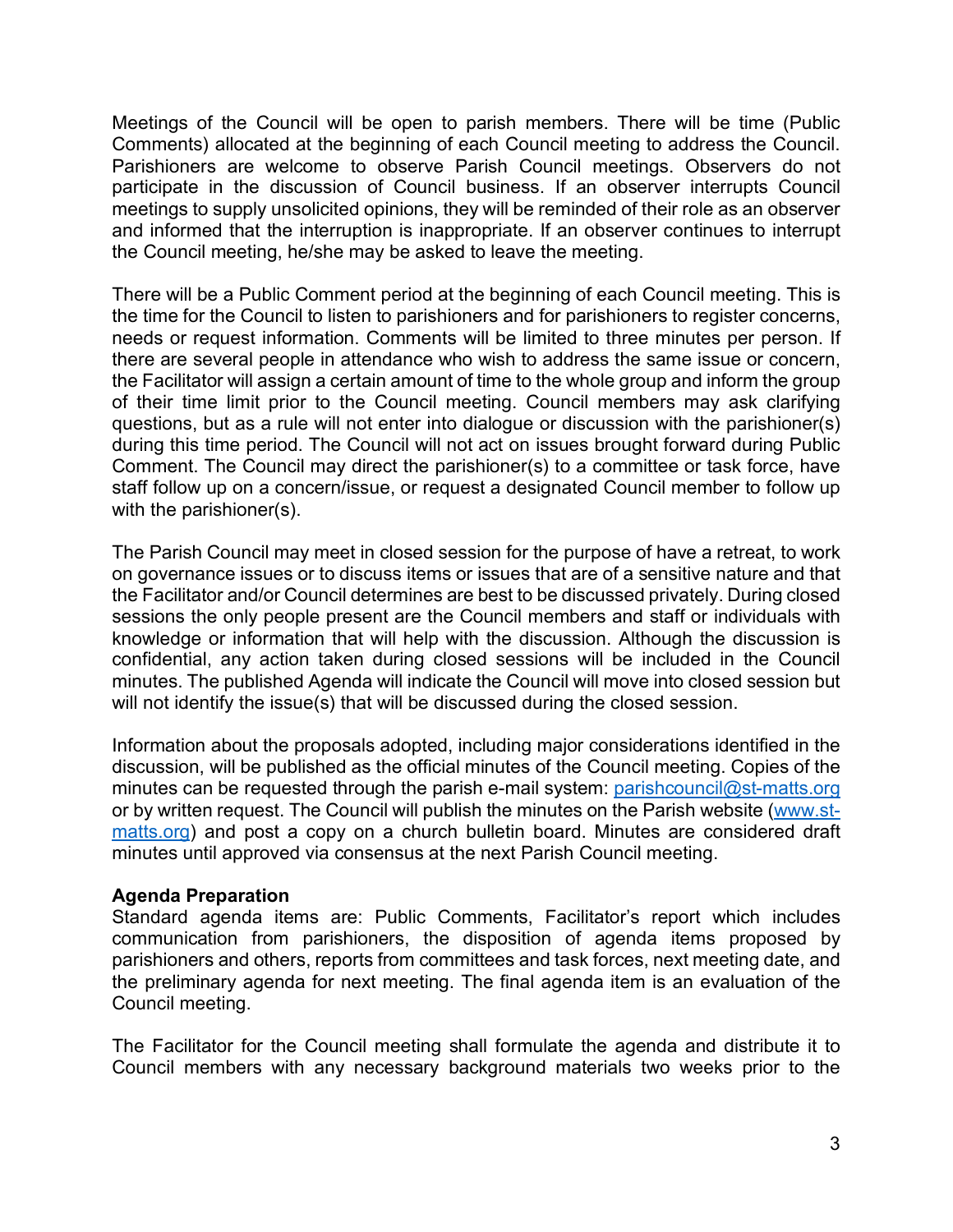Council meeting. The facilitator will ensure that adequate time is allocated for each agenda item.

#### **Submitting Agenda Items**

Council members, committees, or task forces can submit agenda items not included in the preliminary agenda. The agenda item (plan, issue, need) must be directly related to the mission and the vision of the parish. The deadline for submission is three weeks prior to the scheduled Council meeting. Agenda items submitted after the deadline may be considered at a subsequent Council meeting unless timing requires it to be taken up immediately.

When the agenda item comes from a committee or a task force commissioned by the Parish Council, the committee or task force commissioned by the Parish Council, the committee or task force will prepare a written proposal describing the issue(s) and a recommendation for action. The proposal should include alternative options considered and the reasons why the alternatives were discarded. In addition, the proposal must identify needed resources and a general plan for implementing the recommended action and dates for review of the action plan.

Parishioners are welcome to submit items through Council members, committees, or task force. Agenda items originating by parish members must come to the Parish Council via a Parish Council member, committee, or a task force. The process begins by the preparation of a written proposal describing the issue(s) and a recommendation for action and submitting it to the appropriate committee or task force for action. Agenda items that do not fall under the purview of a committee or task force may be submitted to a Parish Council member. The submitted proposal must clearly indicate the reason for bringing the proposal to the Council and what action is being asked of the Parish Council. If a plan is offered, the proposal should indicate how the plan is aligned with the parish mission and vision and the resources needed to implement it. If the parishioner submitting the agenda item through this process has a direct stake by virtue of some personal or professional interest or benefit in seeing that the proposal is implemented, the parishioner must describe in some detail how he or she benefits from the proposal. Any conflict of interest must be explored before the issue is placed on the agenda.

The Council member or task force must submit the proposal to the Facilitator. If a proposal submitted to the Council lies within the scope and authority of a committee task force, or the job description of a parish employee or a volunteer, the proposal may be referred to that body/person for consideration prior to or in lieu of being placed on the Parish Council agenda. The Facilitator will notify the submitting party.

When a proposed agenda item does not meet the criteria of furthering the mission and vision of the Parish, the Facilitator or Council will deny the agenda request. The Council's decision that an item does not meet the criteria for placement on its agenda is not subject to further debate.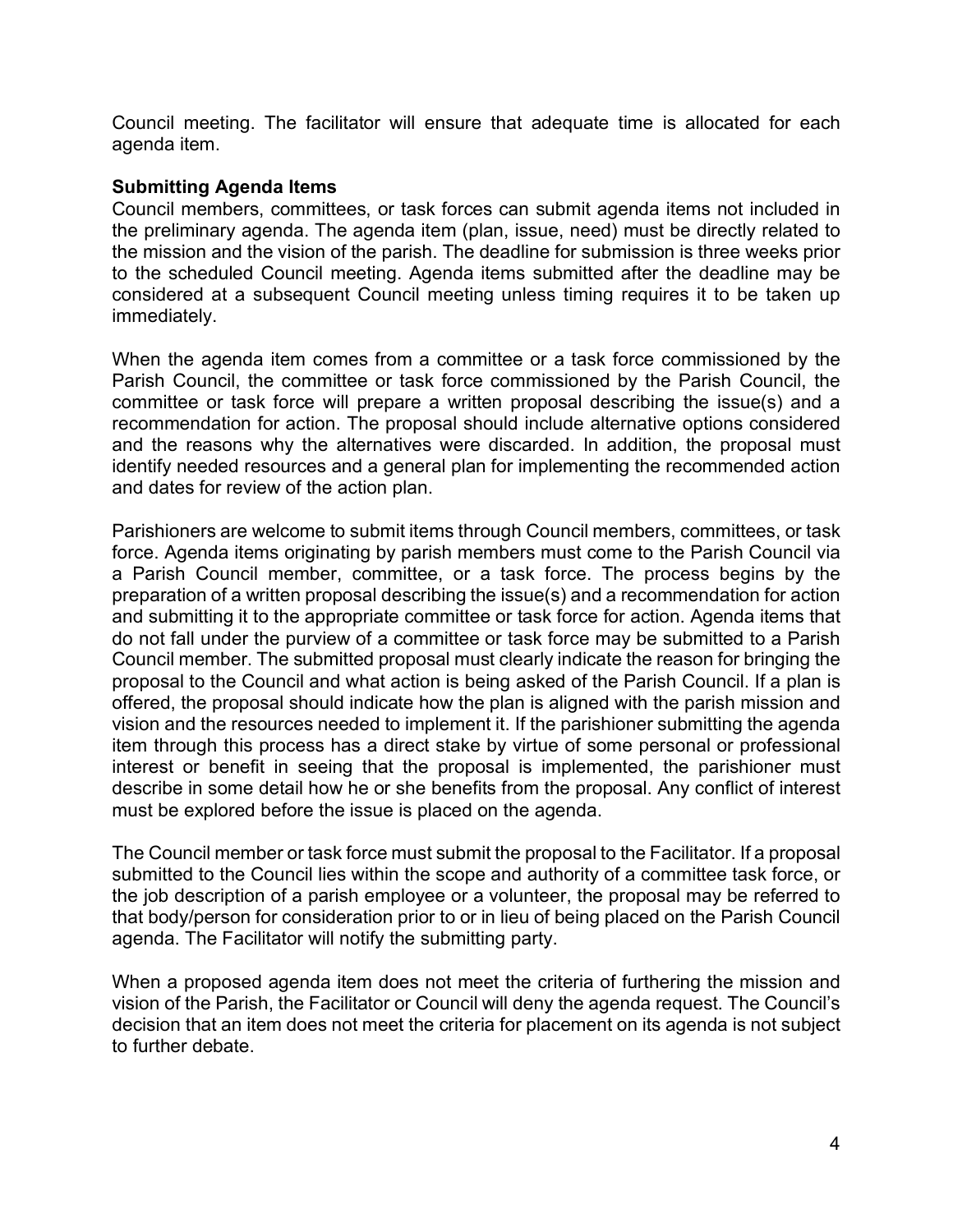### **Decision Making Process**

The Parish Council shall use the consensus decision making process

*"Through prayer and listening, the Parish Council seeks to discover the will of the Holy Spirit for our community; and in respectful prayerful listening and dialogue arrive at a consensus decision."* (For information on the consensus decision making process see C.T. Butler's *On Conflict and Consensus*).

In the consensus process, only proposals which intend to accomplish the common purpose and mission of the parish are considered. The purpose of the discussion is to refine the proposal in order to make it the best decision for the group. Council members who do not agree with a proposal are responsible for expressing their concerns. Concerns are raised and resolved, sometimes one by one, until all voices are heard. No decisions proceed unless all members in attendance are in agreement or those not in agreement stand aside and allow the decision to be made. Once the Council reaches a decision all members of the Parish Council must publicly support the decision of the Council. While unanimity is not the goal, unity of purpose is, insofar as the decision reached by the Council represents the collective wisdom for the common good of the entire parish.

Once a decision is reached a plan for implementing the decision will be formulated with a projected review date assigned.

### **ARTICLE VI: STANDING COMMITTEES AND TASK FORCES**

The Parish Pastoral Council shall establish standing committees to further the Parish's mission and priorities. The priorities are developed through a process that included the Council consulting with its standing committees, task forces and affinity organizations. The Council shall review its priorities annually and make revisions as needed.

The committees are accountable to the Council and therefore need to keep the Council informed of their activities. Therefore, committees will submit written, draft minutes of their meetings to the Council within two weeks of their meetings. The Council may establish Task Forces for specified and/or limited purposes. Such Task Forces will also submit written, draft minutes of their meetings to the Council within two weeks of their meeting.

The preferred method of submitting Committee or Task Force minutes is to do so electronically via the Council's e-mail address (parishcouncil@st-matts.org) Minutes may be mailed to or dropped off at the Parish Center if they are unable to be submitted electronically.

The following are standing committees of the Parish:

1. Education Advisory Board, which establishes policy for Saint Matthew's educational programs.